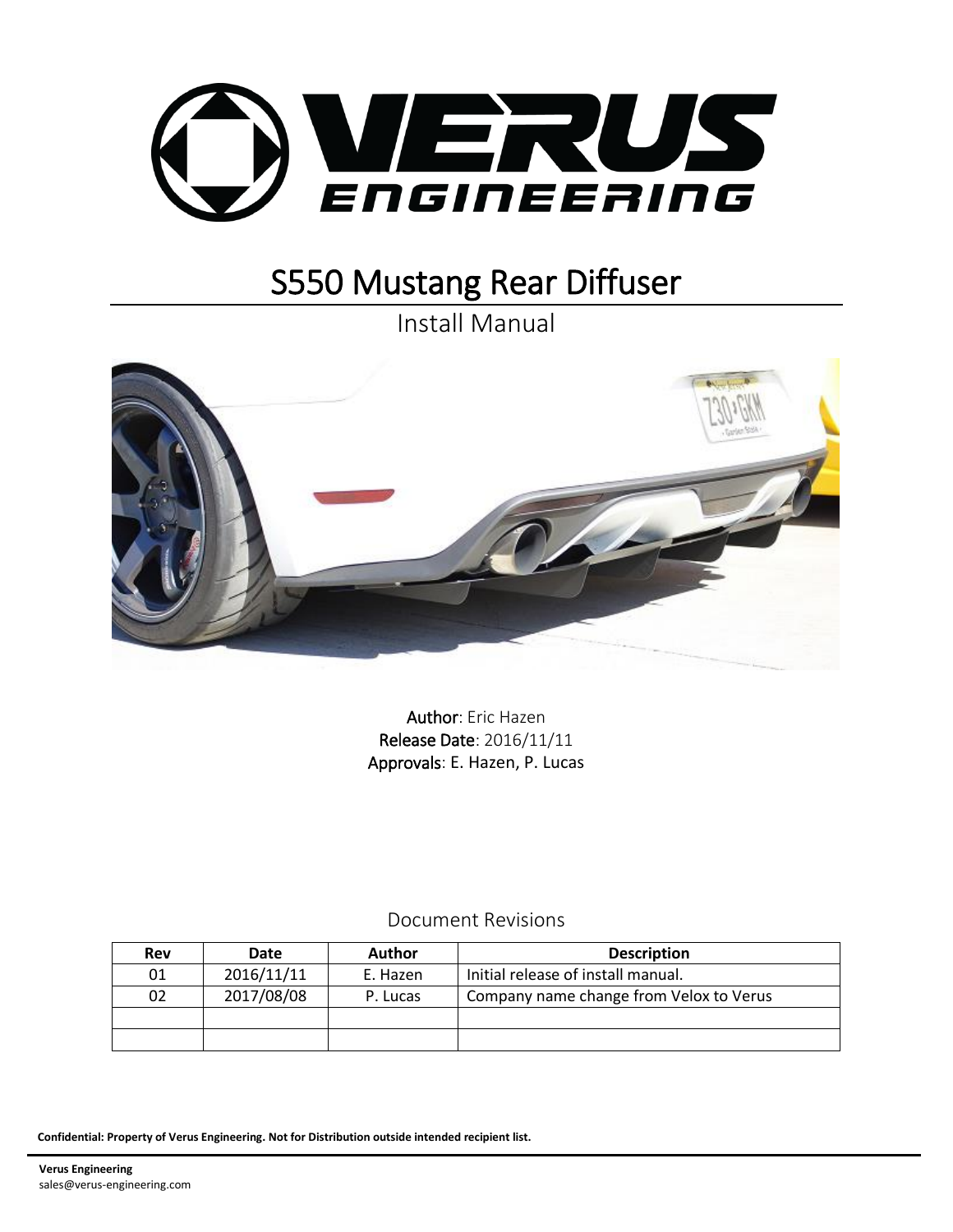

# **CONTENTS**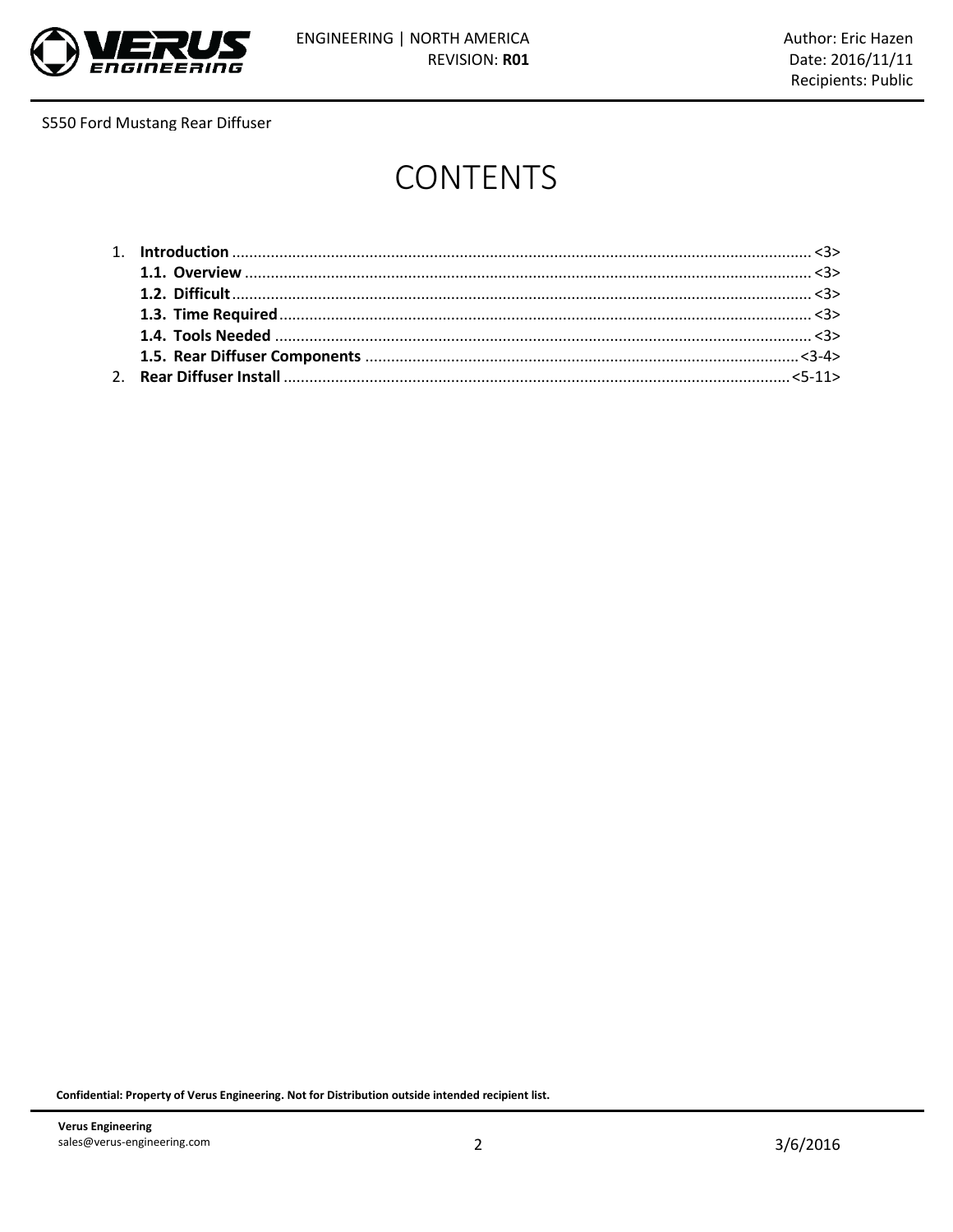

- 1. Introduction
	- **1.1. Overview:** Detailed instructions on installing the Verus Engineering functional rear diffuser on the S550 Ford Mustang
	- **1.2. Difficulty:** Beginner
	- **1.3. Time Required:** 1-1.5 hours
	- **1.4. Tools Needed:**
	- 1.4.1. Jack and Jack Stands (or a lift)
	- 1.4.2.13mm Socket
	- 1.4.3.8mm Socket
	- 1.4.4.Ratchet
	- 1.4.5.Extension(s)
	- 1.4.6.4mm Allen wrench or socket
	- 1.4.7.Phillips screwdriver
	- 1.4.8.Flat head screwdriver
	- 1.4.9.10mm wrench
	- 1.4.10. Level

## **1.5. Rear Diffuser Components:**

- **1.5.1.** Rear Diffuser
- **1.5.2.** (2) Front Brackets
- **1.5.3.** (2) Mid-Brackets
- **1.5.4.** (2) Outside Brackets
- **1.5.5.** (1) Hardware Bag
	- **1.5.5.1.** (14) M6x1.0 Button Head Cap Screw (BHCS) x 16mm Long, SS
	- **1.5.5.2.** (20) M6 Fender Washers, SS
	- **1.5.5.3.** (14) M6x1.0 Serrated Flanged Nuts, SS
	- **1.5.5.4.** (2) M6x1.0 BHCS x 45mm Long, SS
	- **1.5.5.5.** (4) M6 5mm Long Nylon Spacer
	- **1.5.5.6.** (4) M6 10mm Long Nylon Spacer
	- **1.5.5.7.** (4) M6 15mm Long Nylon Spacer
	- **1.5.5.8.** (2) #14 x 0.50" Long Coarse Thread Bolt, SS
	- **1.5.5.9.** (2) #14 x 1.00" Long Coarse Thread Bolt, SS
	- **1.5.5.10.** (2) #14 x 1.50" Long Coarse Thread Bolt, SS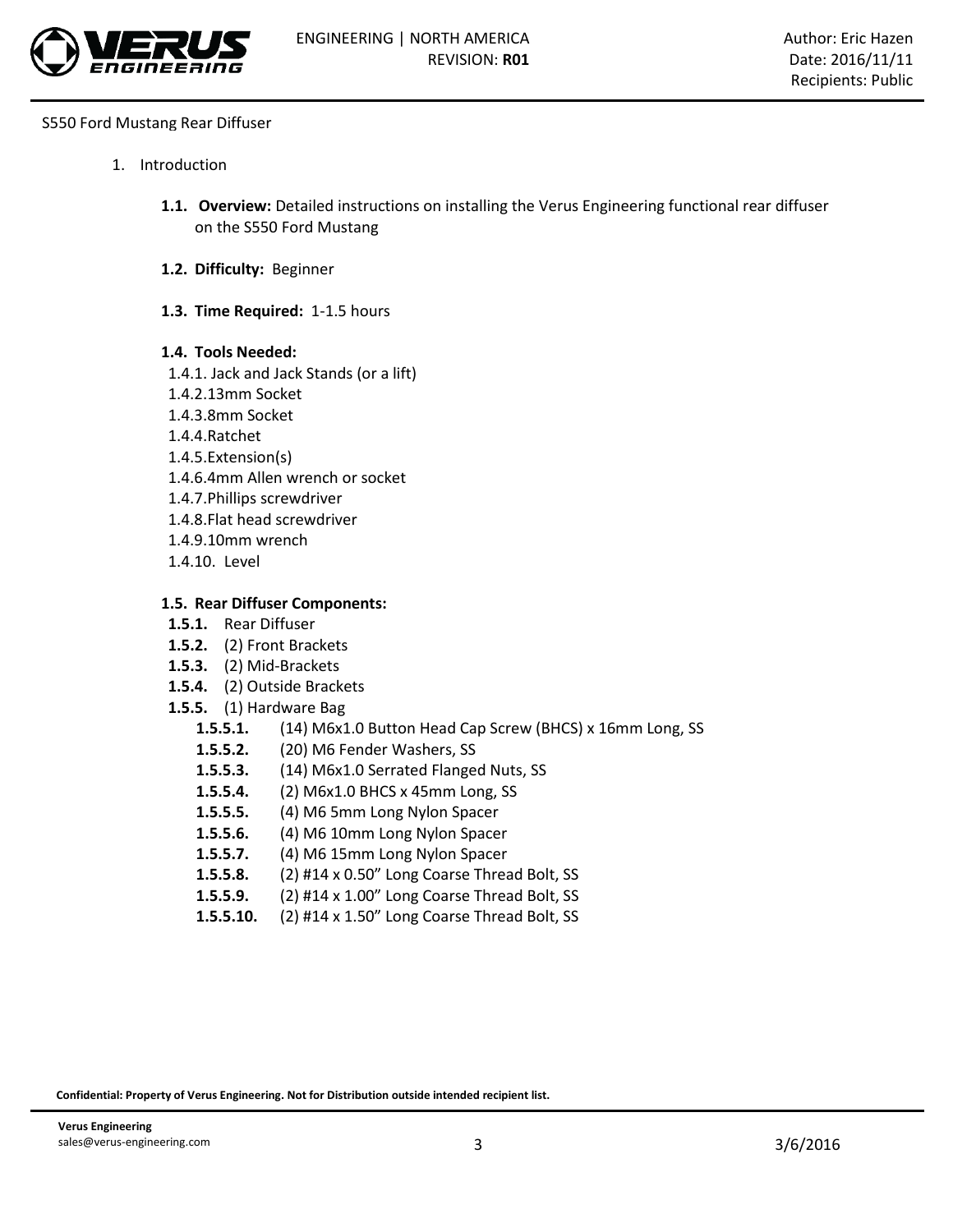

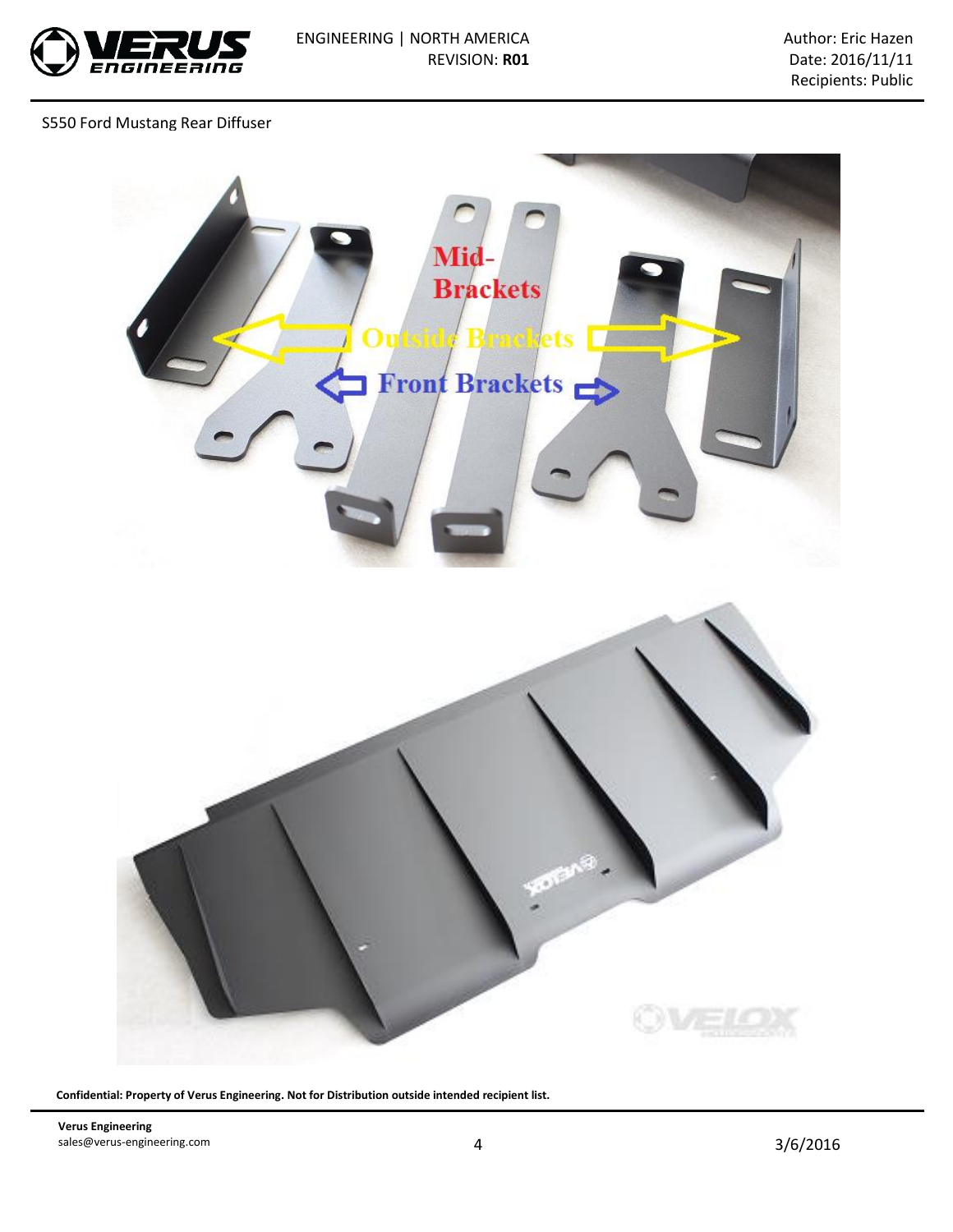

**2. Rear Diffuser Install**



- **2.1.** Velox is not responsible for damage to you or your vehicle by following this manual and/or installing Verus Engineering products on your vehicle.
- **2.2.** We begin by jacking the car up on a level surface. Use of wheel chocks is suggested to keep the front wheels from rolling. Using a lift is also a possibility.
- **2.3.** Secure the car with two jack stands with enough room to access all the area under the rear bumper. The pinch welds are good choices, as are frame rails.



**2.4.** With the car up in the air, we can have a good look at what we're working with!

**2.5.** Below is a closer picture of where the three mounting brackets will go. The bolt circled in red will be the mid-bracket, the bolt circled in blue will receive the front bracket, and the holes circled in yellow will receive the outer bracket.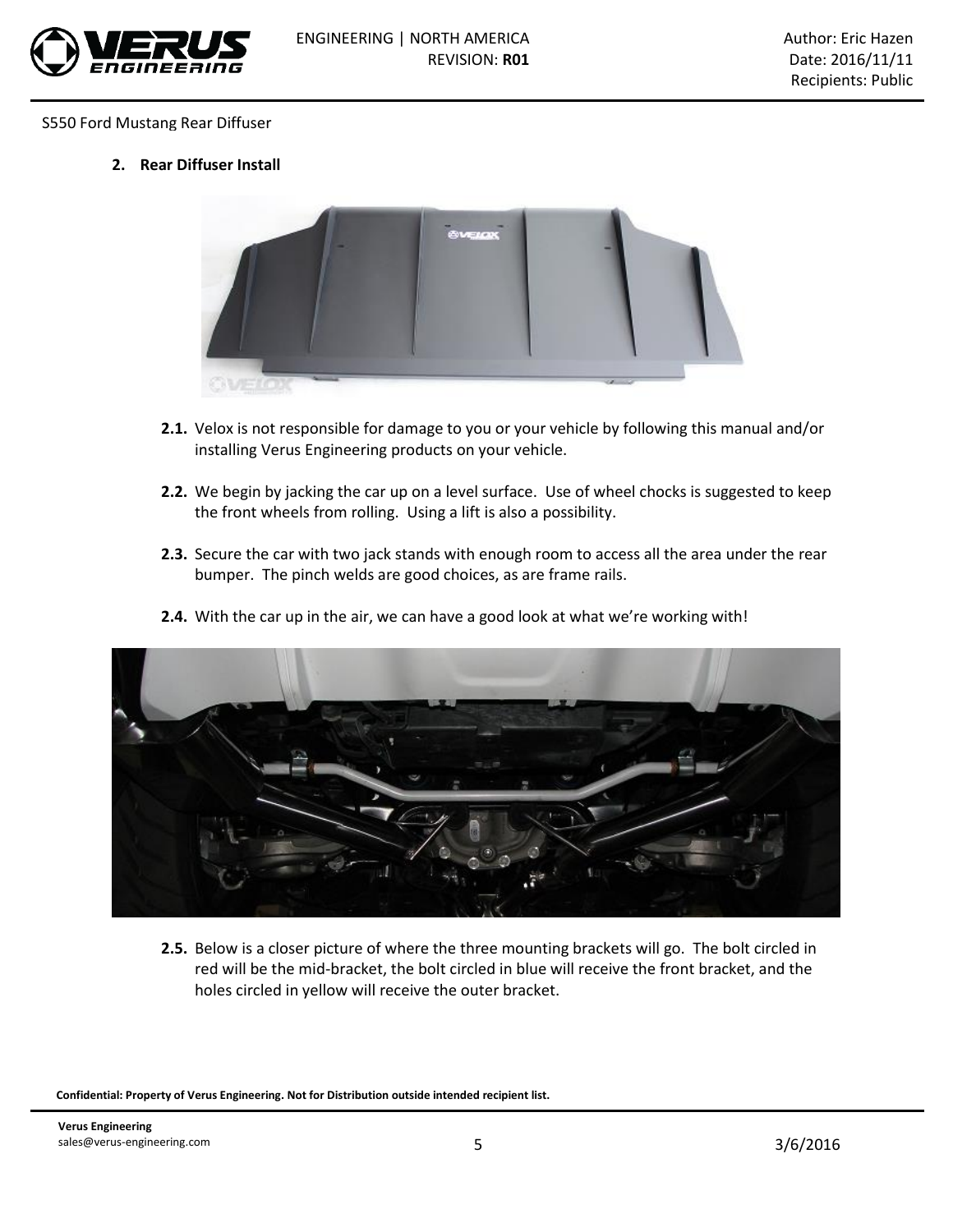



**2.6.** Starting with the outside mounting points, remove the two plastic rivet nuts. These are circled in yellow below. Use a screwdriver to remove these.



**2.7.** Remove the 13mm bolts on the sway bar mounting locations and the exhaust hanger locations, circled in red and blue below.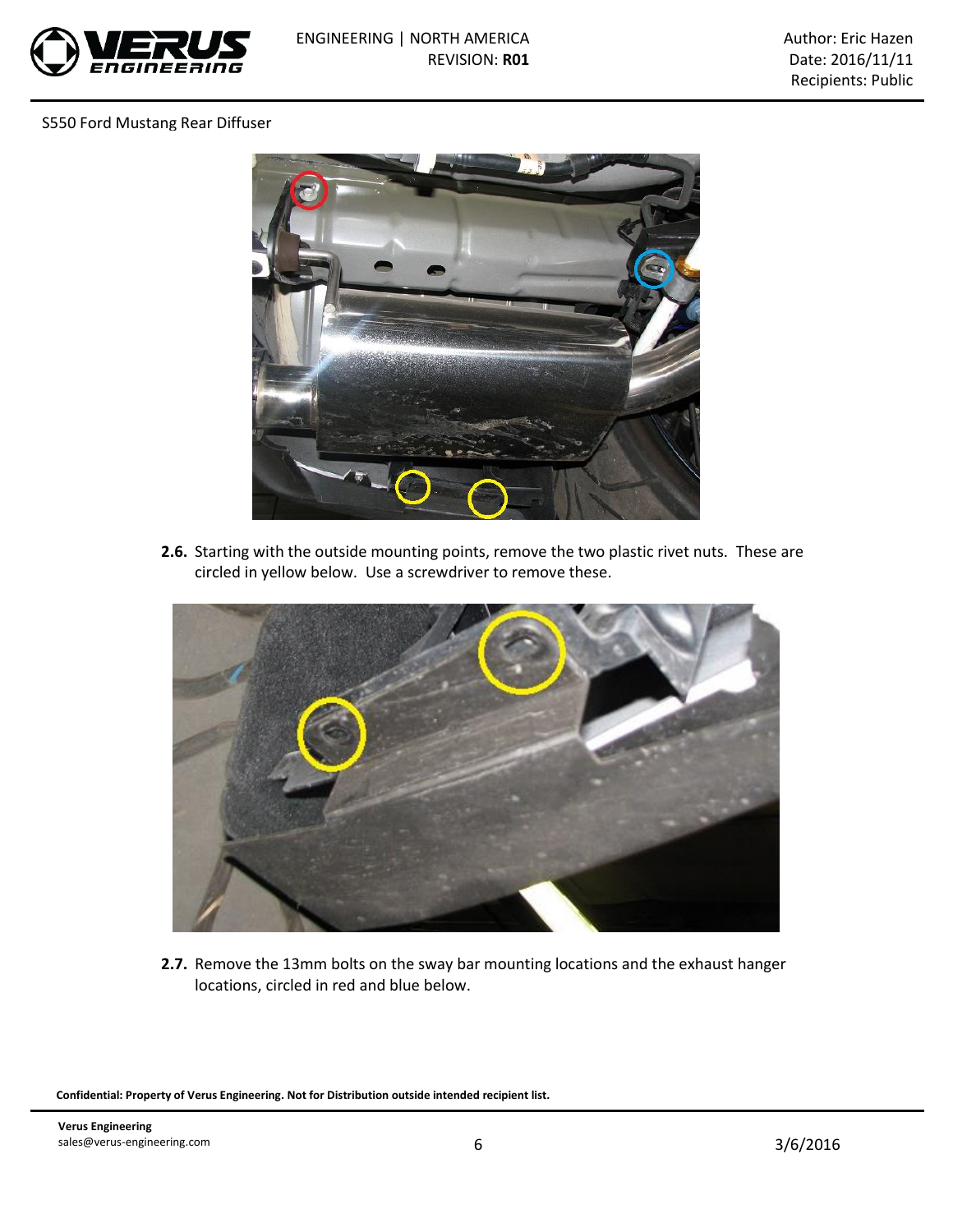



**2.8.** Install the front brackets as shown below. You can fully tighten the bolt back into the sway bar mounting location at this time.



**2.9.** Install the mid-brackets as shown below. Note that there are a left-hand and a right-hand mid-bracket. The bottom of the bracket should angle upward in the rear.

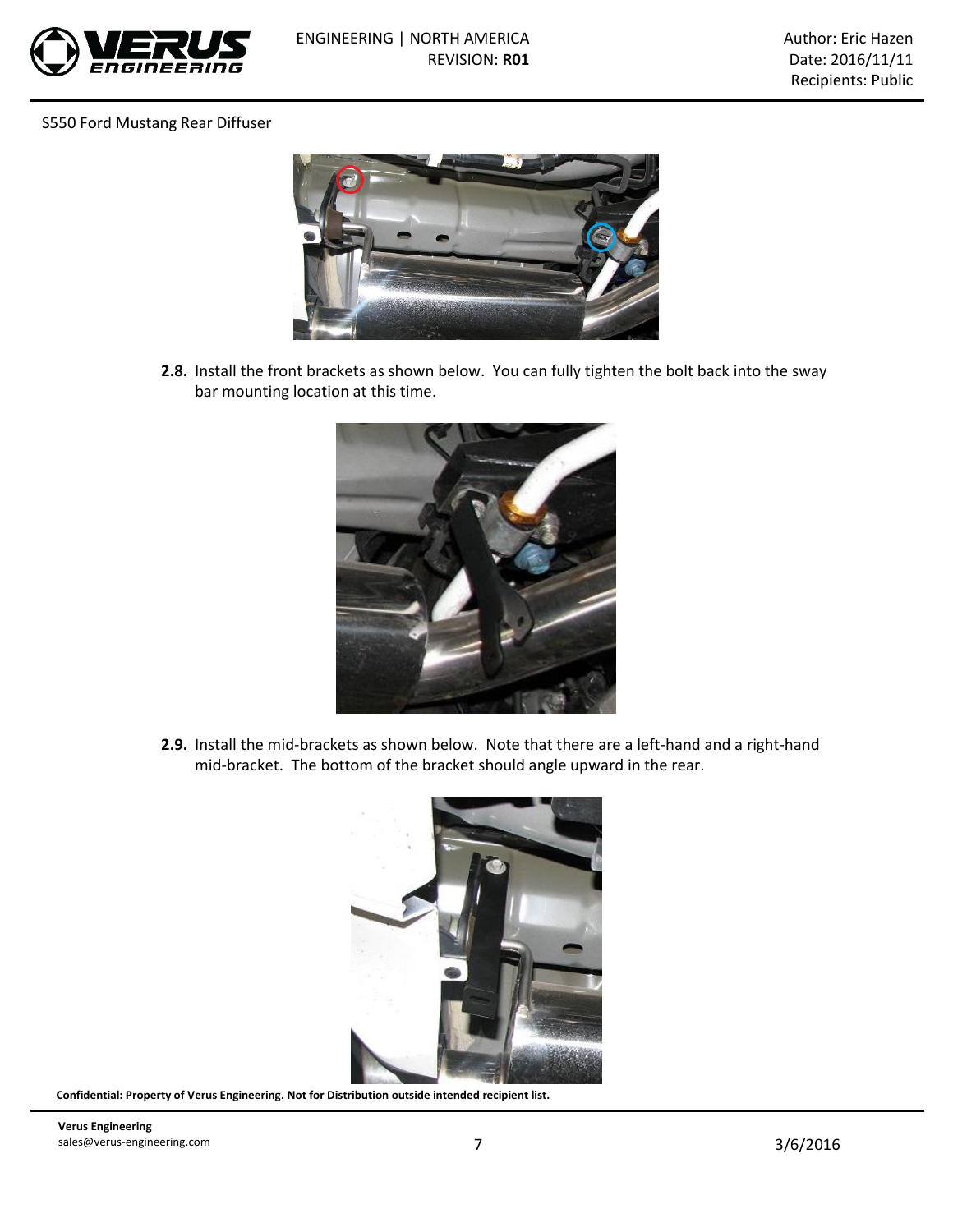

**2.10.** Install the outside brackets by using (2) of the M6 x 1.0 x 16mm long BHCS, (2) fender washers, and (2) nuts on the top side. The long slotted holes should be the holes being bolted here. This should look like below after **loosely** installing the brackets. They do not need to be tightened yet.



- **2.11.** Install the other side, same as 2.10.
- **2.12.** Remove the two coarse threaded bolts that hold the bumper onto a support structure circled in purple below. These are 8mm bolts.



**Confidential: Property of Verus Engineering. Not for Distribution outside intended recipient list.**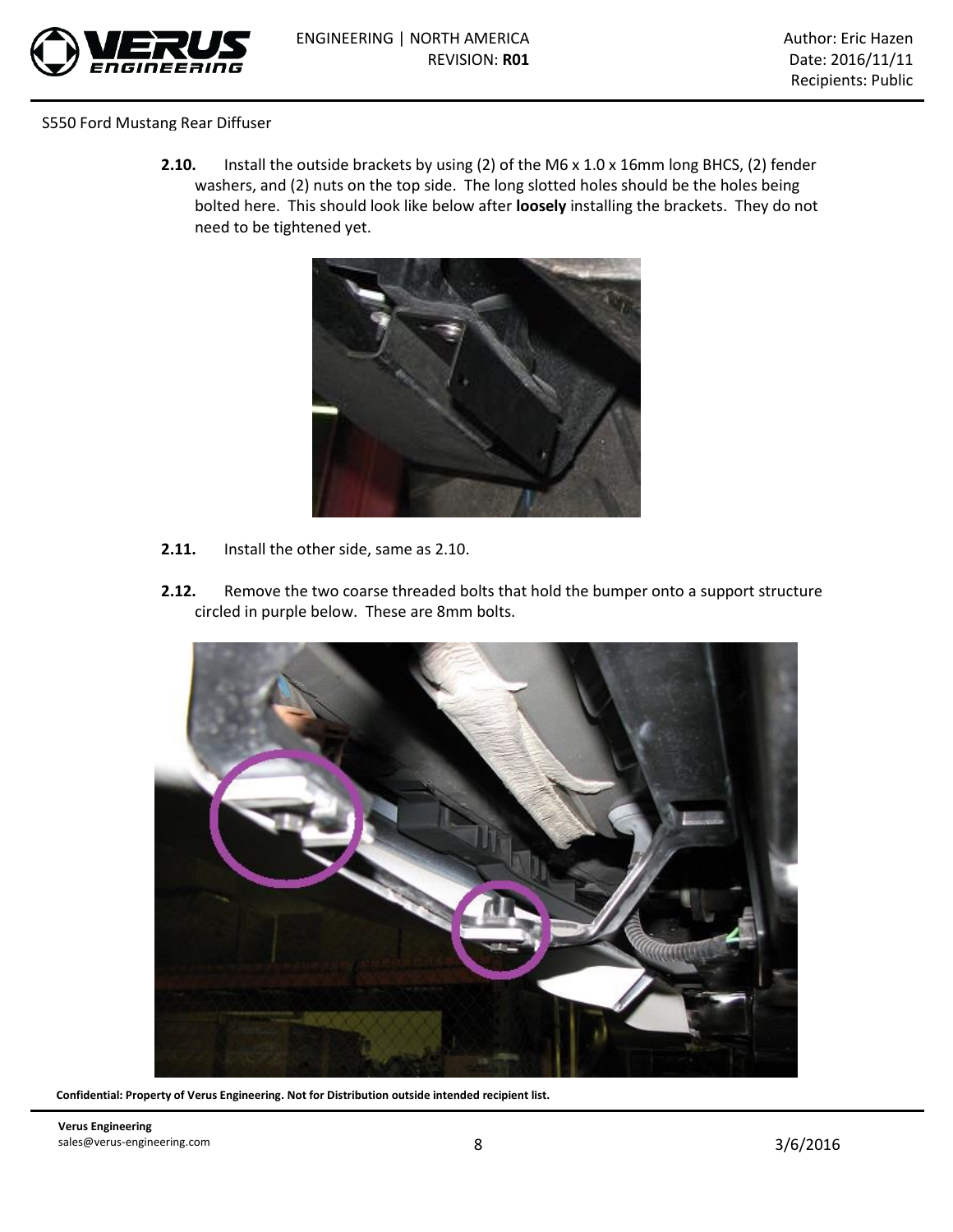

- **2.13.** We are ready to install the diffuser at this point. It helps to have a helping hand as the diffuser is quite large. **Do not tighten any bolts/nuts down completely at this time.**
- **2.14.** Installing the diffuser on the outside brackets first is a good way to do it yourself. Use the M6x1.0 BHCS in 16mm length and fender washers on one side with the serrated nut on the back side.



- 2.15. On the front two brackets, the bolt heads and washers go on the front side of the diffuser with the nuts on the back side. Do this for all (4) locations.
- **2.16.** At this point, we need to figure out how far up the diffuser can sit. This is determined by the rear bumper's faux diffuser and the exhaust used on the car. We recommend installing the diffuser as far upward on the car as possible.
- **2.17.** When you figure out how high up the diffuser can sit, we can install the mid-bracket bolts. Using washers and/or nylon spacers to achieve the correct height. On our specific install, we found a 5mm nylon spacer worked well, as shown below. If no spacers are needed, you can use a 16mm long BHCS, with spacers you need to use the 45mm long BHCS.

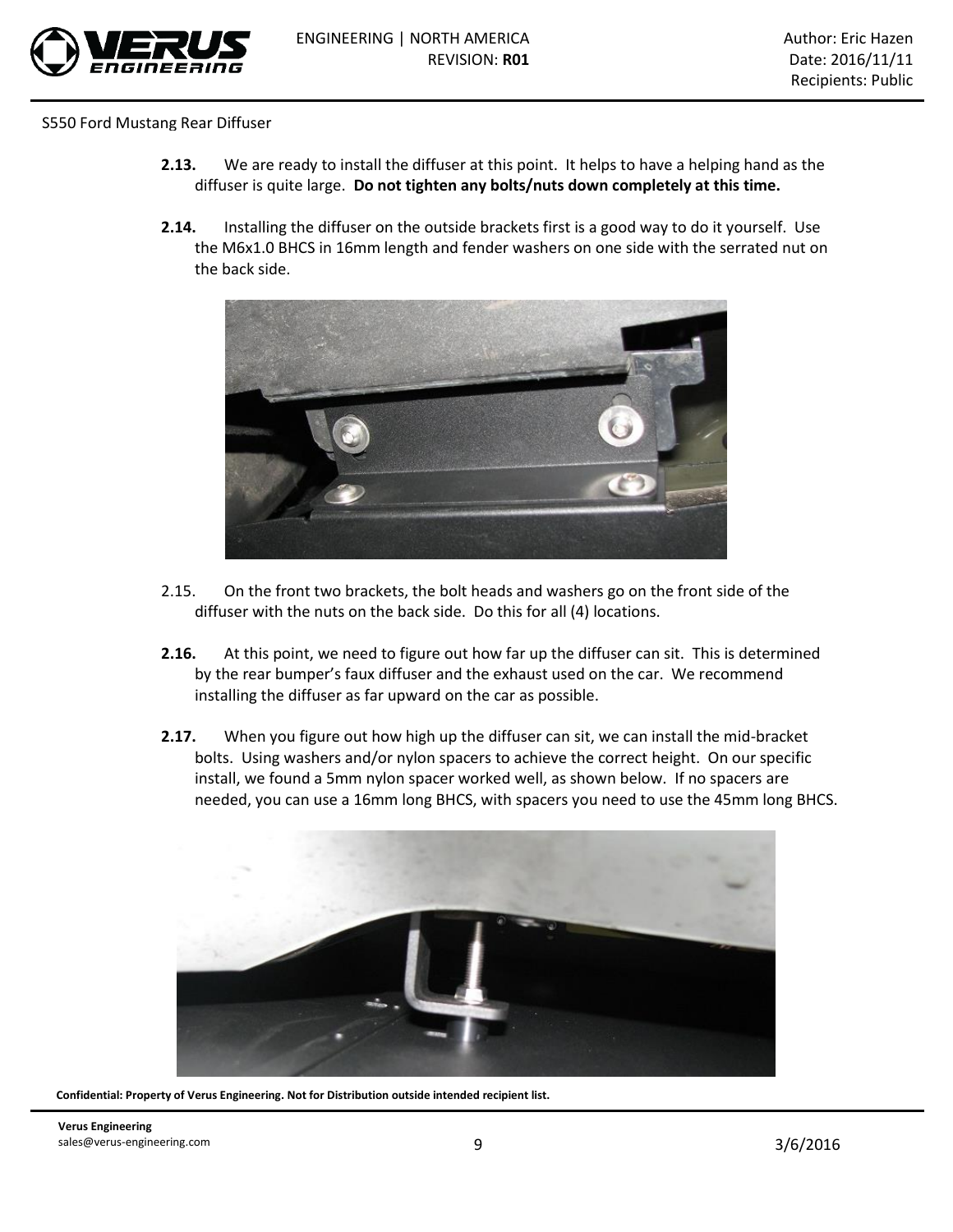

- **2.18.** The mid-bracket may need to be slightly persuaded to line up with the diffuser hole due to the exhaust hanger mount. This is okay and will still result in a strong diffuser mounting.
- **2.19.** The middle two rear points that have the coarse thread receive similar treatment. Figure out which spacer fits best, and then using the coarse Philips head screws, screw this into the factory plastic holes. *\*Do not overtighten these bolts, they do not carry much load.\**





**2.20.** All the bolts should be installed at this point, but loose. It's now time to tighten all the loose bolts up.